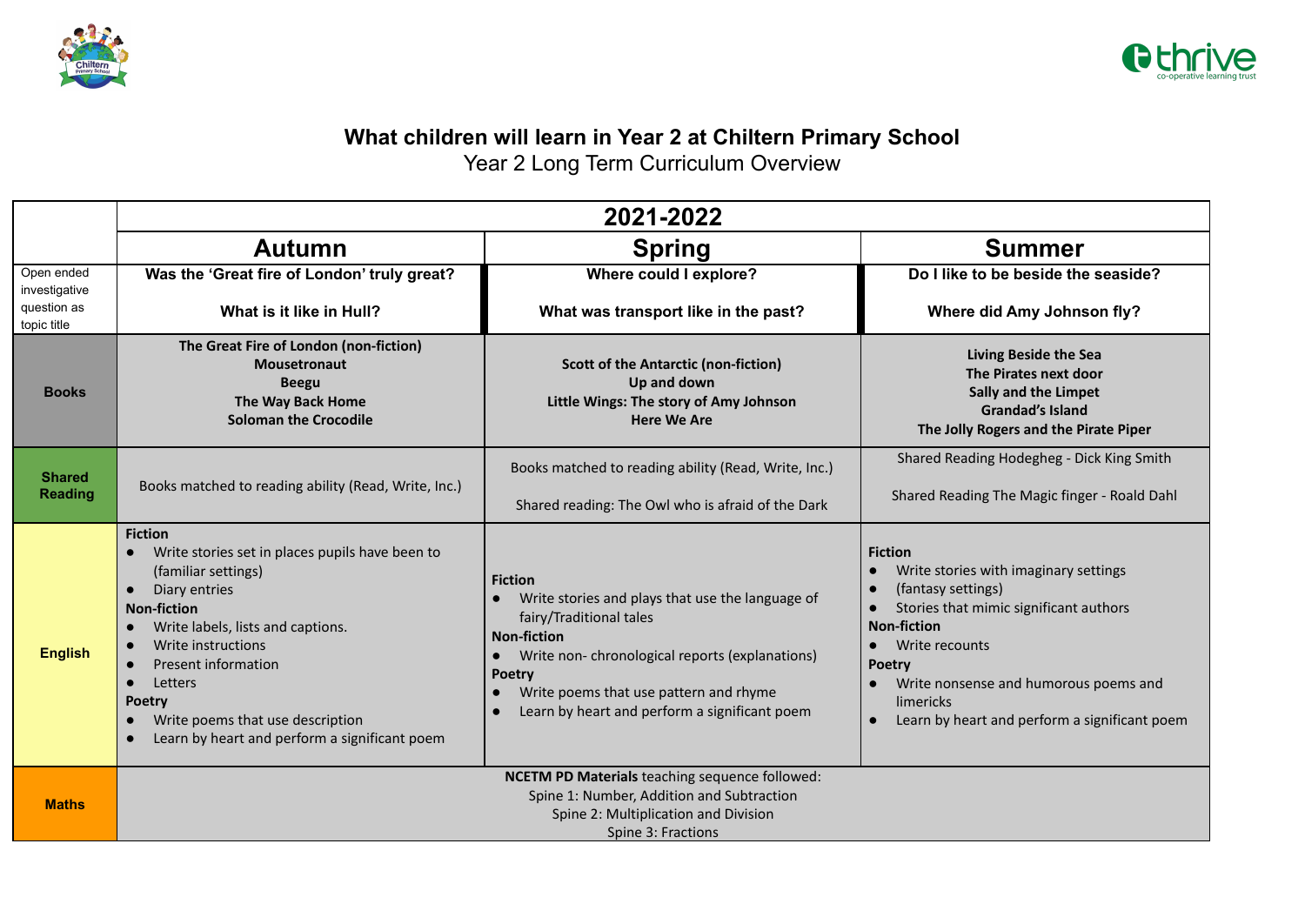



| <b>History</b>             | Events beyond living memory & Significant<br>historical events: The Great Fire of London                                                                                                                                                                                                                                         |                                 |                                                                                                                | Changes in living memory & events beyond:<br>Transport (incl. first aeroplane flight)<br>Significant people: Amy Johnson, Yuri Gagarin, Neil<br>Armstrong & Captain Scott.<br>Compare aspects of life in different periods and<br>how they have contributed towards national and<br>international achievements (flight). |          |                                                                                                                                                                                                                                                                                                   | A significant historical event (the first female<br>pilot to fly alone from Britain to Australia),<br>people (Amy Johnson) and places in their own<br>locality. |
|----------------------------|----------------------------------------------------------------------------------------------------------------------------------------------------------------------------------------------------------------------------------------------------------------------------------------------------------------------------------|---------------------------------|----------------------------------------------------------------------------------------------------------------|--------------------------------------------------------------------------------------------------------------------------------------------------------------------------------------------------------------------------------------------------------------------------------------------------------------------------|----------|---------------------------------------------------------------------------------------------------------------------------------------------------------------------------------------------------------------------------------------------------------------------------------------------------|-----------------------------------------------------------------------------------------------------------------------------------------------------------------|
| Geography                  | Local area study: Hull<br>(Revisiting capital cities of the UK from Y1)<br>Using geographical skills & field work, studying the<br>local area.<br>Compass points: North, East, South, West<br>Skills & field work: use aerial photos to recognise<br>landmarks & plan perspectives, constructing<br>simple maps (using symbols). |                                 |                                                                                                                | Compare & contrast hot & cold climates, continents<br>and seas (incl. poles)<br>Physical & human geography: incl: rivers, forest,<br>soil, valley & vegetation<br>(Revisiting continents and seas from Y1)                                                                                                               |          | Human geography & physical geography: coasts<br>Contrasting a small area of a Non-European<br>country: Africa - Sierra Leone (Freetown<br>peninsula)                                                                                                                                              |                                                                                                                                                                 |
| <b>Science</b>             | <b>Materials and their properties</b><br>Changing shape - PoS2                                                                                                                                                                                                                                                                   |                                 | <b>Animals including Humans</b><br>Offspring - PoS1<br>Basic needs - PoS2<br>Health, eating and hygiene - PoS3 |                                                                                                                                                                                                                                                                                                                          |          | Living things in habitats (cliff, beach, school)<br>Animals and plants suited to habitat where they<br>live - PoS2<br>Identify and name plants and animals in<br>habitats - PoS3<br>Living, dead etc.<br>Simple food chains<br>Plants (gardening)<br>Seeds and bulbs<br>Simple growing conditions |                                                                                                                                                                 |
| Ongoing                    |                                                                                                                                                                                                                                                                                                                                  |                                 | <b>Scientist links</b><br>John Dunlop<br><b>Charles Macintosh</b><br>John McAdam                               |                                                                                                                                                                                                                                                                                                                          |          |                                                                                                                                                                                                                                                                                                   |                                                                                                                                                                 |
| Working<br><b>Science</b>  | <b>Considering our evidence</b><br>Drawing conclusions and evaluating                                                                                                                                                                                                                                                            |                                 |                                                                                                                | <b>Testing and communicating outcomes</b><br>Observing and recording                                                                                                                                                                                                                                                     |          | <b>Planning to investigate</b><br>Asking questions and choosing enquiry<br>methods                                                                                                                                                                                                                |                                                                                                                                                                 |
| <b>Types of</b><br>Enquiry | <b>Observing changes over time</b>                                                                                                                                                                                                                                                                                               | <b>Grouping and classifying</b> | <b>Noticing patterns</b>                                                                                       |                                                                                                                                                                                                                                                                                                                          | Research | <b>Comparative testing</b>                                                                                                                                                                                                                                                                        |                                                                                                                                                                 |